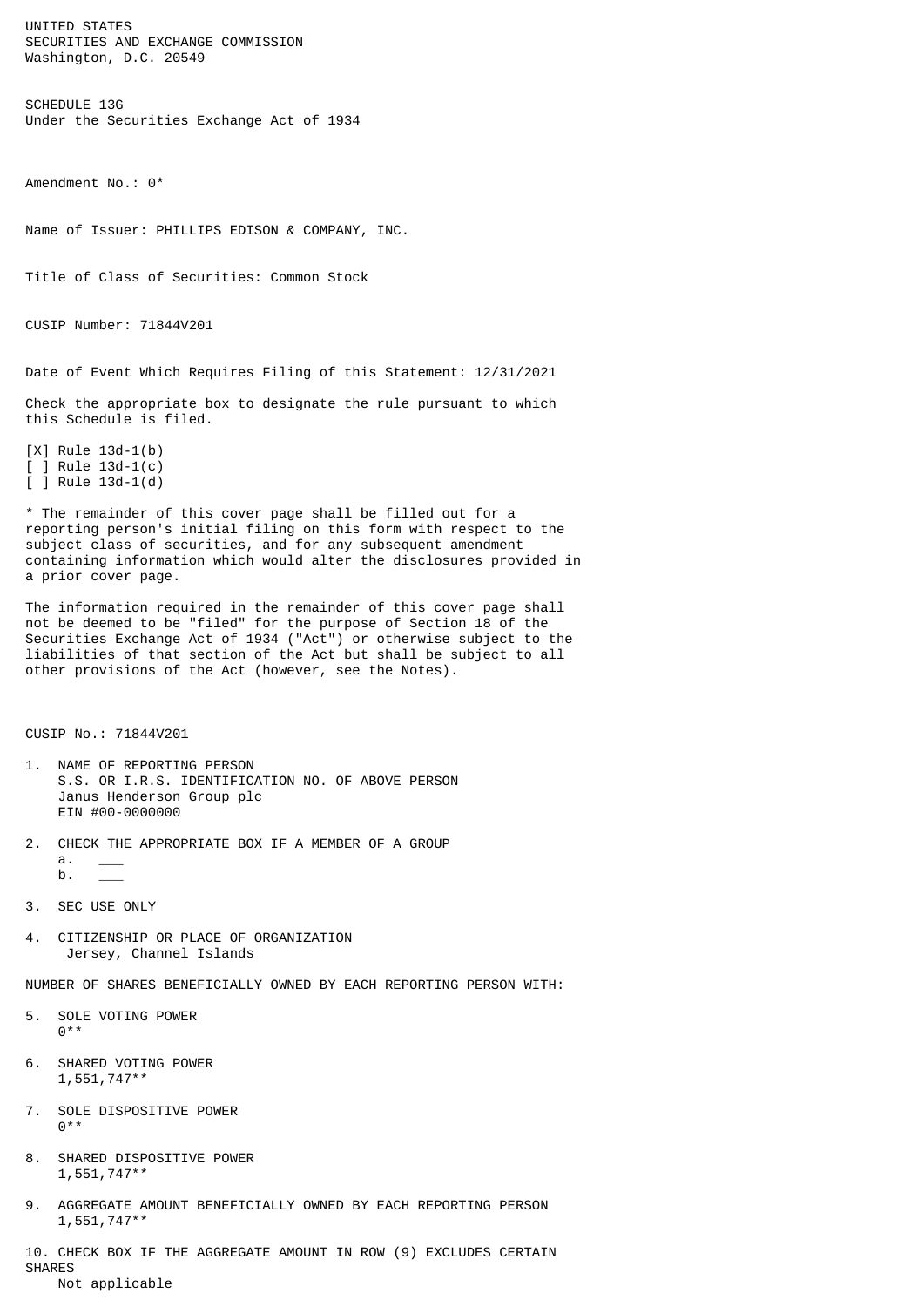- 11. PERCENT OF CLASS REPRESENTED BY AMOUNT IN ROW (9) 7.9%\*\*
- 12. TYPE OF REPORTING PERSON IA, HC

\*\* See Item 4 of this filing

CUSIP No.: 71844V201

- 1. NAME OF REPORTING PERSON S.S. OR I.R.S. IDENTIFICATION NO. OF ABOVE PERSON Janus Henderson Small Cap Value Fund 36-3344166
- 2. CHECK THE APPROPRIATE BOX IF A MEMBER OF A GROUP  $a$ .  $b$ .
- 3. SEC USE ONLY
- 4. CITIZENSHIP OR PLACE OF ORGANIZATION Massachusetts

NUMBER OF SHARES BENEFICIALLY OWNED BY EACH REPORTING PERSON WITH:

- 5. SOLE VOTING POWER 0\*\*
- 6. SHARED VOTING POWER 1,496,205\*\*
- 7. SOLE DISPOSITIVE POWER  $0***$
- 8. SHARED DISPOSITIVE POWER 1,496,205\*\*
- 9. AGGREGATE AMOUNT BENEFICIALLY OWNED BY EACH REPORTING PERSON 1,496,205\*\*

10. CHECK BOX IF THE AGGREGATE AMOUNT IN ROW (9) EXCLUDES CERTAIN SHARES Not applicable

- 
- 11. PERCENT OF CLASS REPRESENTED BY AMOUNT IN ROW (9) 7.6%\*\*
- 12. TYPE OF REPORTING PERSON IV

\*\* See Item 4 of this filing

Item 1. (a). Name of Issuer: PHILLIPS EDISON & COMPANY, INC. ("Phillips Edison")

(b). Address of Issuer's Principal Executive Offices:

 11501 Northlake Drive Cincinnati, Ohio 45249

Item 2.

- (a).-(c). Name, Principal Business Address, and Citizenship of Persons Filing:
	- (1) Janus Henderson Group plc 201 Bishopsgate EC2M 3AE, United Kingdom Citizenship: Jersey, Channel Islands
	- (2) Janus Henderson Small Cap Value Fund 151 Detroit Street Denver, Colorado 80206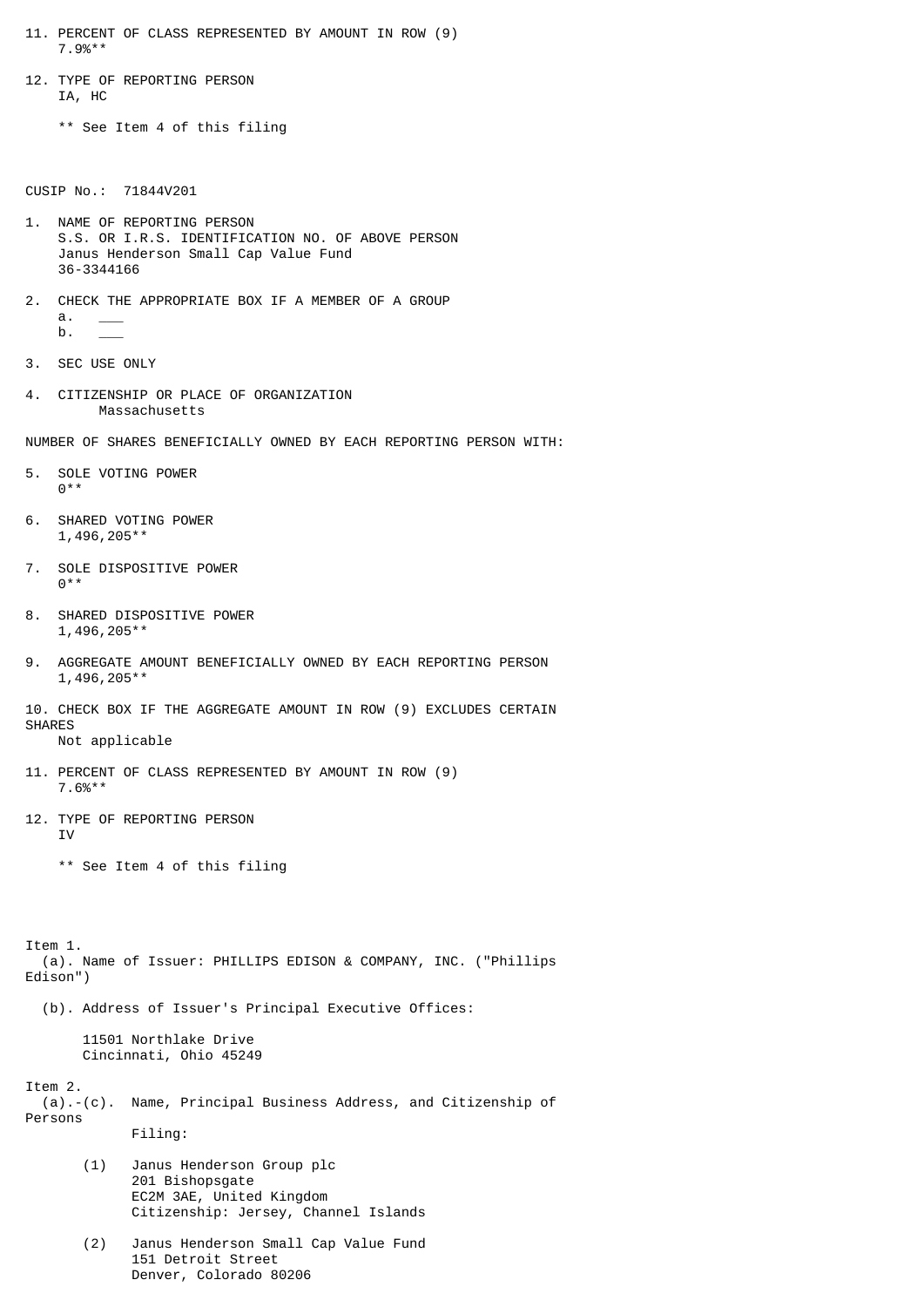Citizenship: Massachusetts

(d). Title of Class of Securities: Common Stock

(e). CUSIP Number: 71844V201

Item 3.

This statement is filed pursuant to Rule 13d-1(b) or 13d-2(b) and the person filing, Janus Henderson Group plc ("Janus Henderson"), is a parent holding company/control person in accordance with Section  $240.13d-1(b)(ii)(G)$ . See Item 4 for additional information.

Janus Henderson Small Cap Value Fund is an Investment Company registered under Section 8 of the Investment Company Act of 1940.

Item 4. Ownership

The information in items 1 and 5 through 11 on the cover page(s) on Schedule 13G is hereby incorporated by reference.

Janus Henderson has an indirect 97% ownership stake in Intech Investment Management LLC ("Intech") and a 100% ownership stake in Janus Henderson Investors U.S. LLC ("JHIUS"), Henderson Global Investors Limited ("HGIL") and Janus Henderson Investors Australia Institutional Funds Management Limited ("JHIAIFML"), (each an "Asset Manager" and collectively as the "Asset Managers"). Due to the above ownership structure, holdings for the Asset Managers are aggregated for purposes of this filing. Each Asset Manager is an investment adviser registered or authorized in its relevant jurisdiction and each furnishing investment advice to various fund, individual and/or institutional clients (collectively referred to herein as "Managed Portfolios").

As a result of its role as investment adviser or sub-adviser to the Managed Portfolios, JHIUS may be deemed to be the beneficial owner of 1,551,747 shares or 7.9% of the shares outstanding of Phillips Edison Common Stock held by such Managed Portfolios. However, JHIUS does not have the right to receive any dividends from, or the proceeds from the sale of, the securities held in the Managed Portfolios and disclaims any ownership associated with such rights.

Janus Henderson Small Cap Value Fund is an investment company registered under the Investment Company Act of 1940 and is one of the Managed Portfolios to which JHIUS provides investment advice.

Item 5. Ownership of Five Percent or Less of a Class

Not applicable.

Item 6. Ownership of More than Five Percent on Behalf of Another Person

The Managed Portfolios, set forth in Item 4 above, have the right to receive all dividends from, and the proceeds from the sale of, the securities held in their respective accounts.

The interest of one person, Janus Henderson Small Cap Value Fund, an investment company registered under the Investment Company Act of 1940, in Phillips Edison Common Stock amounted to 1,496,205 shares or 7.6% of the total outstanding Common Stock.

These shares were acquired in the ordinary course of business, and not with the purpose of changing or influencing control of the Issuer.

Item 7. Identification and Classification of the Subsidiary Which Acquired the Security Being Reported on by the Parent Holding Company

Intech, JHIUS, HGIL and JHIAIFML are indirect subsidiaries of Janus Henderson and are registered investment advisers furnishing investment advice to Managed Portfolios.

Item 8. Identification and Classification of Members of the Group

Not applicable.

Item 9. Notice of Dissolution of Group

Not applicable.

Item 10. Certification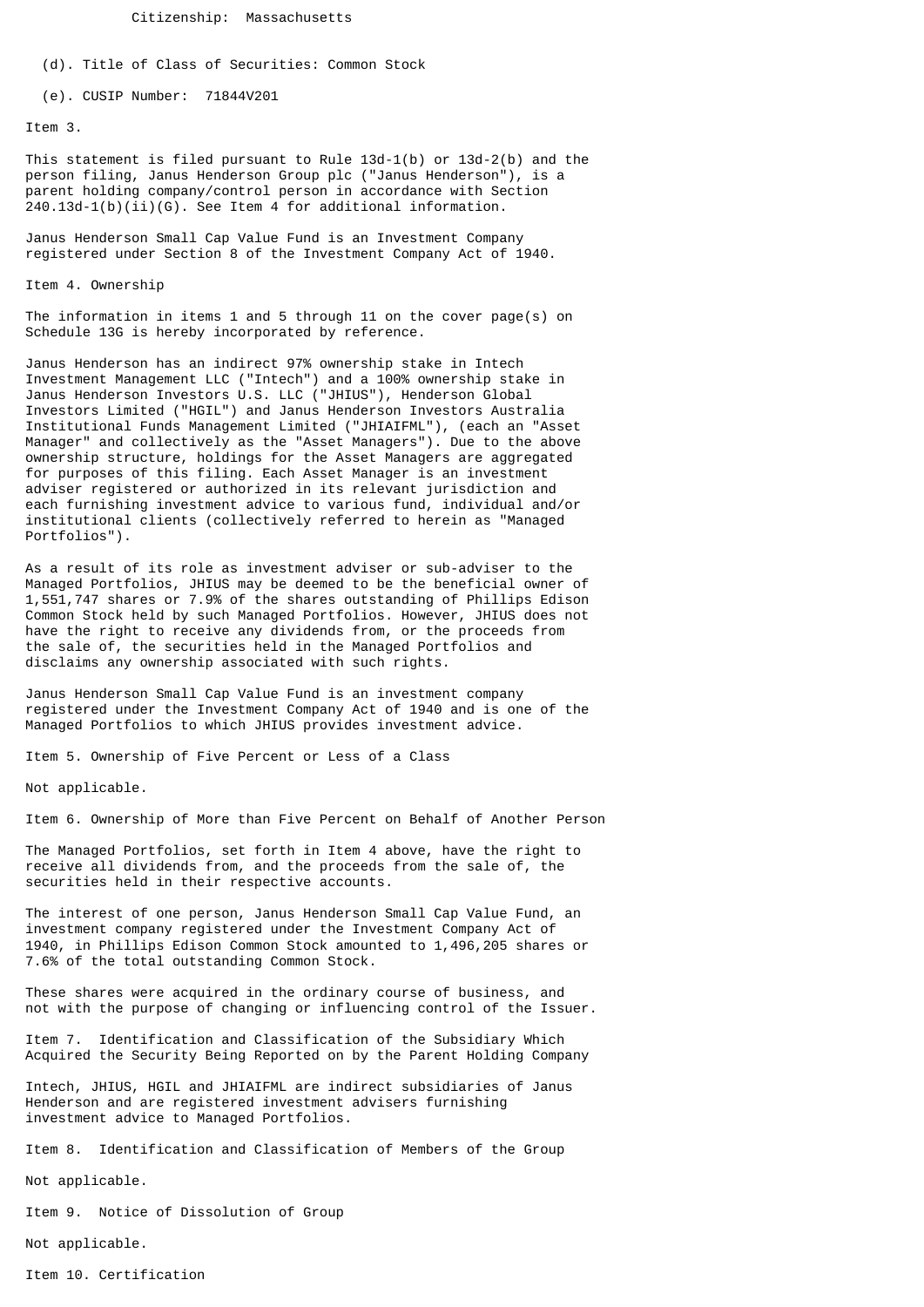By signing below I certify that, to the best of my knowledge and belief, the securities referred to above were acquired in the ordinary course of business and were not acquired for the purpose of and do not have the effect of changing or influencing the control of the issuer of such securities and were not acquired in connection with or as a participant in any transaction having such purposes or effect.

## SIGNATURES

After reasonable inquiry and to the best of my knowledge and belief, I certify that the information set forth in this statement is true, complete and correct.

JANUS HENDERSON GROUP PLC

By /s/ Kristin Mariani Kristin Mariani, Head of North America Compliance, CCO Date 2/11/2022

JANUS HENDERSON SMALL CAP VALUE FUND

By /s/ Kristin Mariani Kristin Mariani, Head of North America Compliance, CCO Date 2/11/2022

Name/Title Attorney-In-Fact

The original statement shall be signed by each person on whose behalf the statement is filed or his or her authorized representative. If the statement is signed on behalf of a person by his or her authorized representative other than an executive officer or general partner of the filing person, evidence of the representative's authority to sign on behalf of such person shall be filed with the statement (see Exhibit A), provided, however, that a power of attorney for this purpose which is already on file with the Commission may be incorporated by reference. The name and any title of each person who signs the statement shall be typed or printed beneath his or her signature.

## EXHIBIT A

## POWER OF ATTORNEY

The undersigned, Janus Henderson Group plc ("the Company"), does hereby make, constitute and appoint each of Kristin Mariani and Caroline Barotti acting severally, as its true and lawful attorneys-in-fact, for the purpose of, from time to time, executing in its name and on its behalf, whether the Company individually or as representative of others, any and all documents, certificates, instruments, statements, other filings and amendments to the foregoing (collectively, "documents") determined by such person to be necessary or appropriate to comply with ownership or control-person reporting requirements imposed by any United States or non-United States governmental or regulatory authority, including, without limitation, Forms 13D, 13F, 13G and 13H and any amendments to any of the foregoing as may be required to be filed with the Securities and Exchange Commission, and delivering, furnishing or filing any such documents with the appropriate governmental, regulatory authority or other person, and giving and granting to each such attorney-in-fact power and authority to act in the premises as fully and to all intents and purposes as the Company might or could do if personally present by one of its authorized signatories, hereby ratifying and confirming all that said attorney-in-fact shall lawfully do or cause to be done by virtue hereof. Any such determination by an attorney-in-fact named herein shall be conclusively evidenced by such person's execution, delivery, furnishing or filing of the applicable document.

This power of attorney shall be valid from the date hereof and shall remain in full force and effect until either revoked in writing by the Company, or, in respect of any attorney-in-fact named herein, until such person ceases to be an employee of the Company or one of its affiliates.